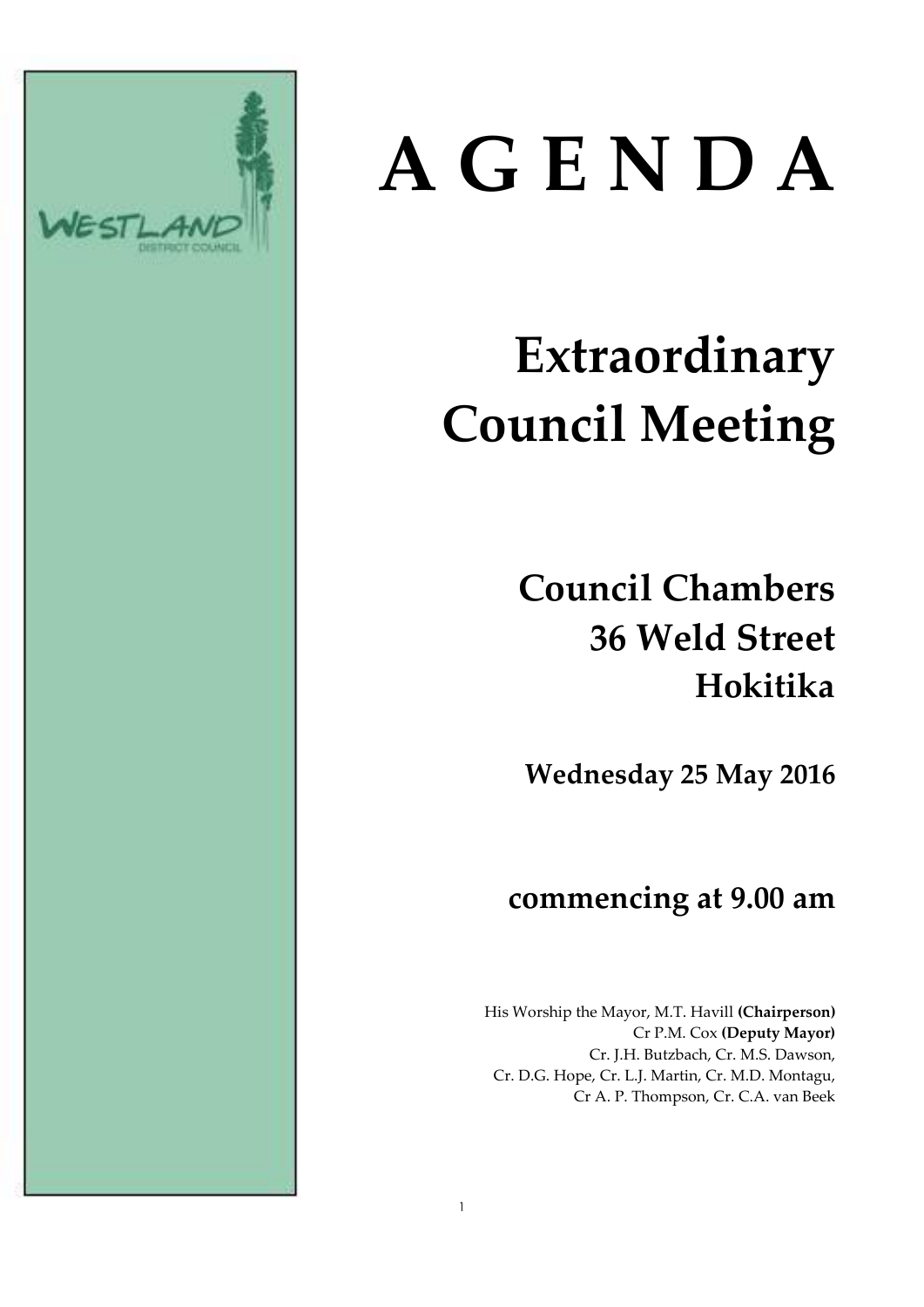

## **EXTRAORDINARY COUNCIL MEETING**

#### **NOTICE IS HEREBY GIVEN THAT AN EXTRAORDINARY MEETING OF THE WESTLAND DISTRICT COUNCIL WILL BE HELD IN THE COUNCIL CHAMBERS, 36 WELD STREET, HOKITIKA ON WEDNESDAY 25 MAY 2016 COMMENCING AT 9.00 AM**

#### *Tanya Winter Chief Executive 19 May 2016*

#### **COUNCIL VISION**

**COUNCIL VISION** delivery of sound infrastructure, policy and regulation. Westland District Council will facilitate the development of communities within its district through

This will be achieved by:

- Involving the community and stakeholders.
- Delivering core services that meet community expectations and demonstrate value and quality.
- Proudly promoting, protecting and leveraging our historic, environmental and natural resource base to enhance lifestyle and opportunity for future generations.

#### **Purpose:**

The Council is required to give effect to the purpose of local government as prescribed by section 10 of the Local Government Act 2002. That purpose is:

- (a) To enable democratic local decision-making and action, by and on behalf of, communities; and
- (b) To meet the current and future needs of communities for good-quality local infrastructure, local public services, and performance of regulatory functions in a way that is most costeffective for households and businesses